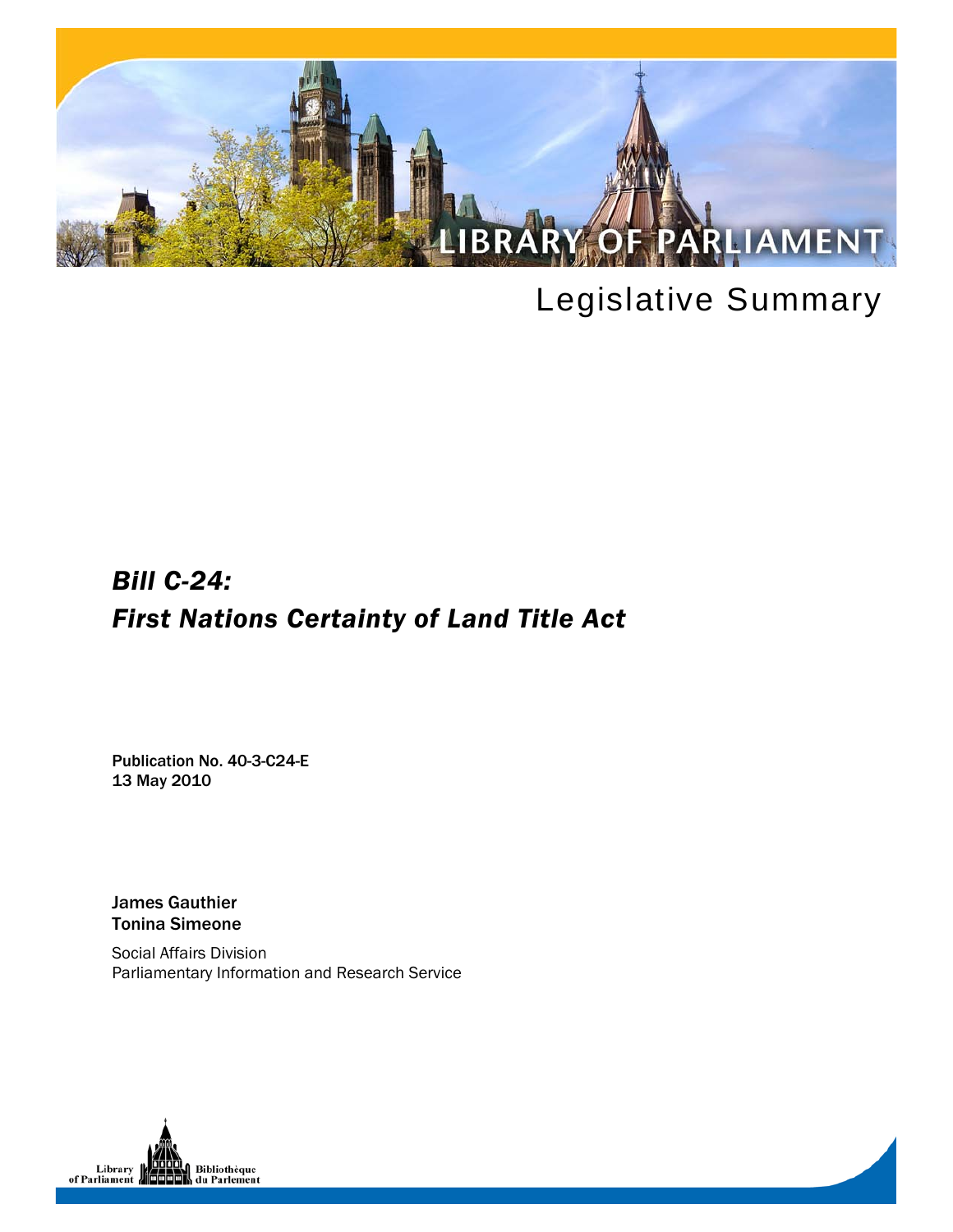## *Legislative Summary of Bill C-24*

HTML and PDF versions of this publication are available on Intraparl (the parliamentary intranet) and on the Parliament of Canada website.

In the electronic versions, a number of the endnote entries contain hyperlinks to referenced resources.

*Ce document est également publié en français.*

Library of Parliament *Legislative Summaries* summarize government bills currently before Parliament and provide background about them in an objective and impartial manner. They are prepared by the Parliamentary Information and Research Service, which carries out research for and provides information and analysis to parliamentarians and Senate and House of Commons committees and parliamentary associations. Legislative Summaries are revised as needed to reflect amendments made to bills as they move through the legislative process.

Notice: For clarity of exposition, the legislative proposals set out in the bill described in this Legislative Summary are stated as if they had already been adopted or were in force. It is important to note, however, that bills may be amended during their consideration by the House of Commons and Senate, and have no force or effect unless and until they are passed by both houses of Parliament, receive Royal Assent, and come into force.

Any substantive changes in this Legislative Summary that have been made since the preceding issue are indicated in bold print.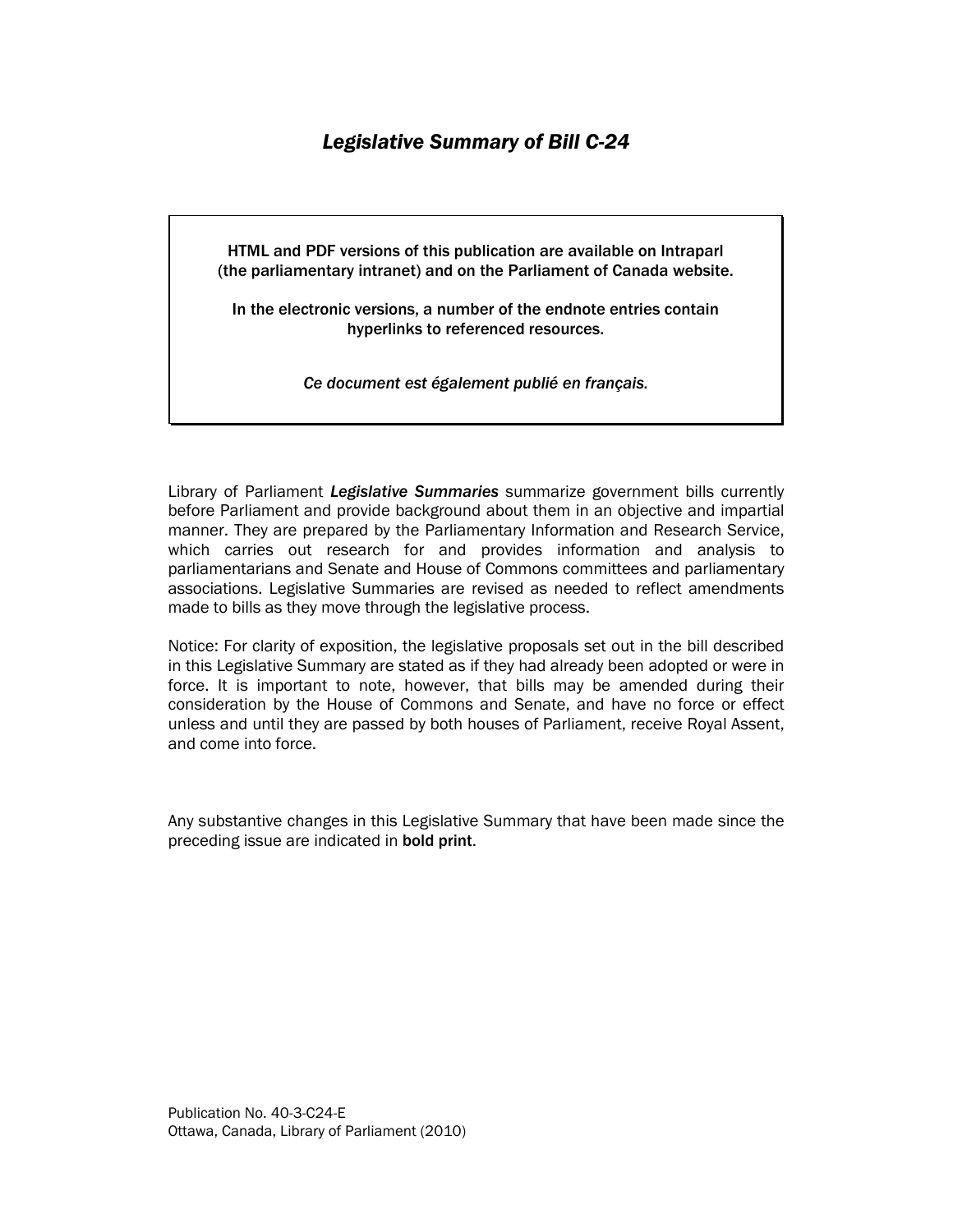## **CONTENTS**

| $\mathbf{1}$     |                                                                          |
|------------------|--------------------------------------------------------------------------|
| $\overline{2}$   |                                                                          |
| 2.1              |                                                                          |
| $2.2\phantom{0}$ |                                                                          |
| 3                |                                                                          |
| 3.1              |                                                                          |
| 3.2              |                                                                          |
| 3.3 <sub>2</sub> | Conflict with First Nations Laws, Application of Other Acts (Clause 6) 4 |
| 3.4              | Limits on Liability, Defences and Immunities (Clauses 7 and 8) 5         |
| 3.5              |                                                                          |
| 3.6              |                                                                          |
| 4                |                                                                          |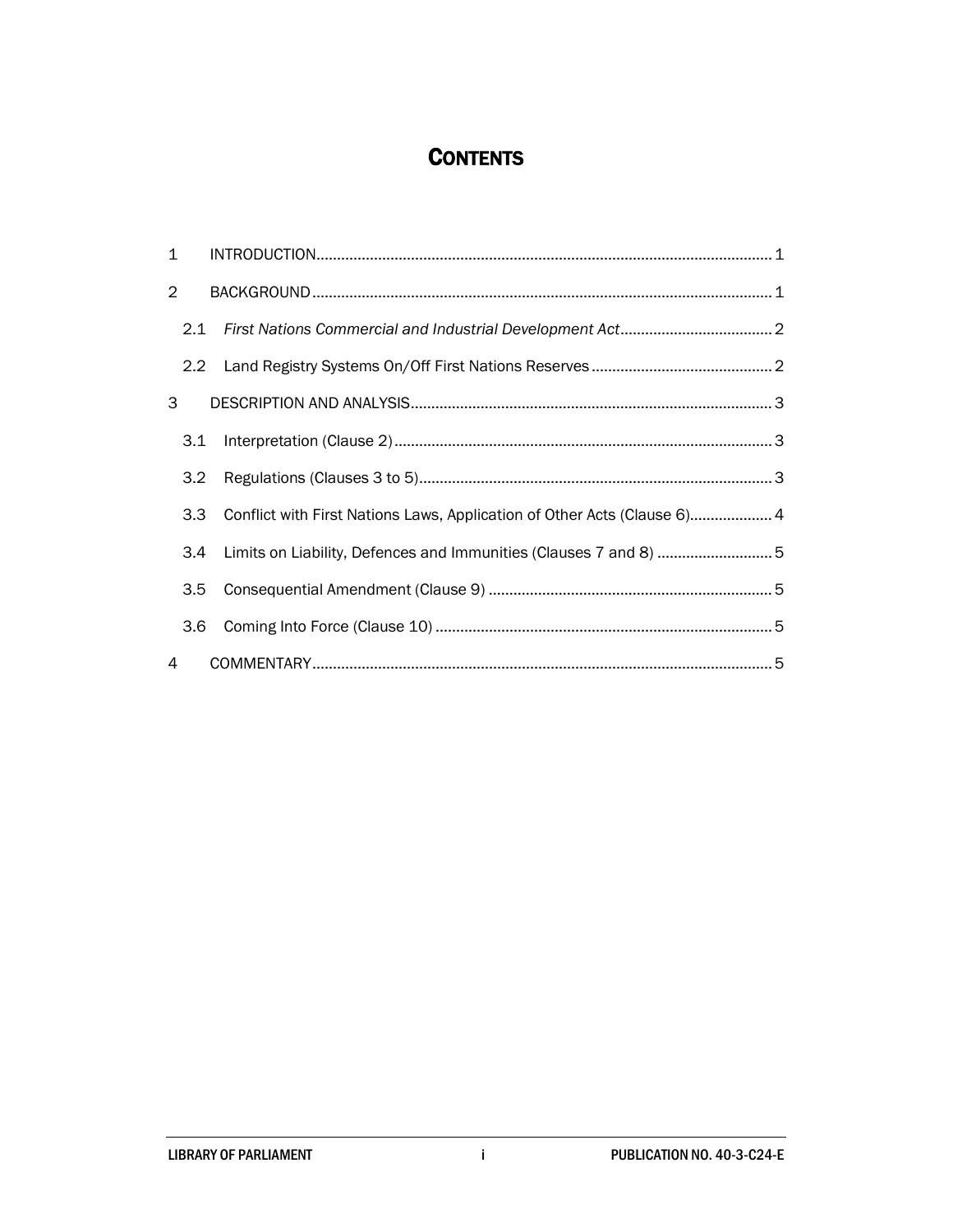## 1 INTRODUCTION

Bill C-24, An Act to amend the First Nations Commercial and Industrial Development Act and another Act in consequence thereof (short title: the First Nations Certainty of Land Title Act), was introduced in the House of Commons on 12 May 2010. The bill amends the *First Nations Commercial and Industrial Development Act* (FNCIDA) to enable participating First Nations communities to request that the Government of Canada make regulations respecting the establishment and operation of a system for the registration of interests and rights in reserve lands that would replicate the provincial land title or registry system. The proposed legislation is optional. Its application is dependent on a First Nation having a private-sector proponent and a province willing to participate.

Bill C-24 is virtually identical to Bill C-63, which was introduced in the 2nd Session of the 40th Parliament on 10 December 2009. Bill C-63 died on the *Order Paper* on 30 December 2009 when Parliament was prorogued.

## 2 BACKGROUND

Attracting private investment on First Nations lands has become an issue of increasing priority for federal, provincial and First Nations governments. Inefficiencies affecting land registry systems on reserves are widely considered to be disincentives to economic development and impede outside investment.<sup>[1](#page-9-0)</sup> Currently, most interests in reserve lands are registered in the federal Indian Lands Registry System (ILRS), not in the provincial land title system. The ILRS has been criticized as lacking the necessary rigour to protect third parties' legal interests in land. In addition, the transaction costs can be significantly higher as the parties must search a number of historical documents to ascertain effective title.<sup>[2](#page-9-1)</sup>

Given the effect of these uncertainties on potential investors, First Nations are often unable to realize the full value and benefit of their lands. The economic consulting firm Fiscal Realities concluded that "the cost of establishing a marketable property right on First Nation land is at least four times more expensive than establishing the same property right off First Nation lands."[3](#page-9-2) Accordingly, the primary objective of the proposed legislation is to establish a First Nations land title system that can support private investment by enabling legal interests in the lands to be more easily "defined, enforced and traded.["4](#page-9-3) At the request of a First Nation, on-reserve commercial real estate developments could be registered in a system that replicates the more efficient, accessible and secure provincial land title systems, thereby helping to make the value of on-reserve land and properties comparable to that of equivalent properties off reserves.[5](#page-9-4)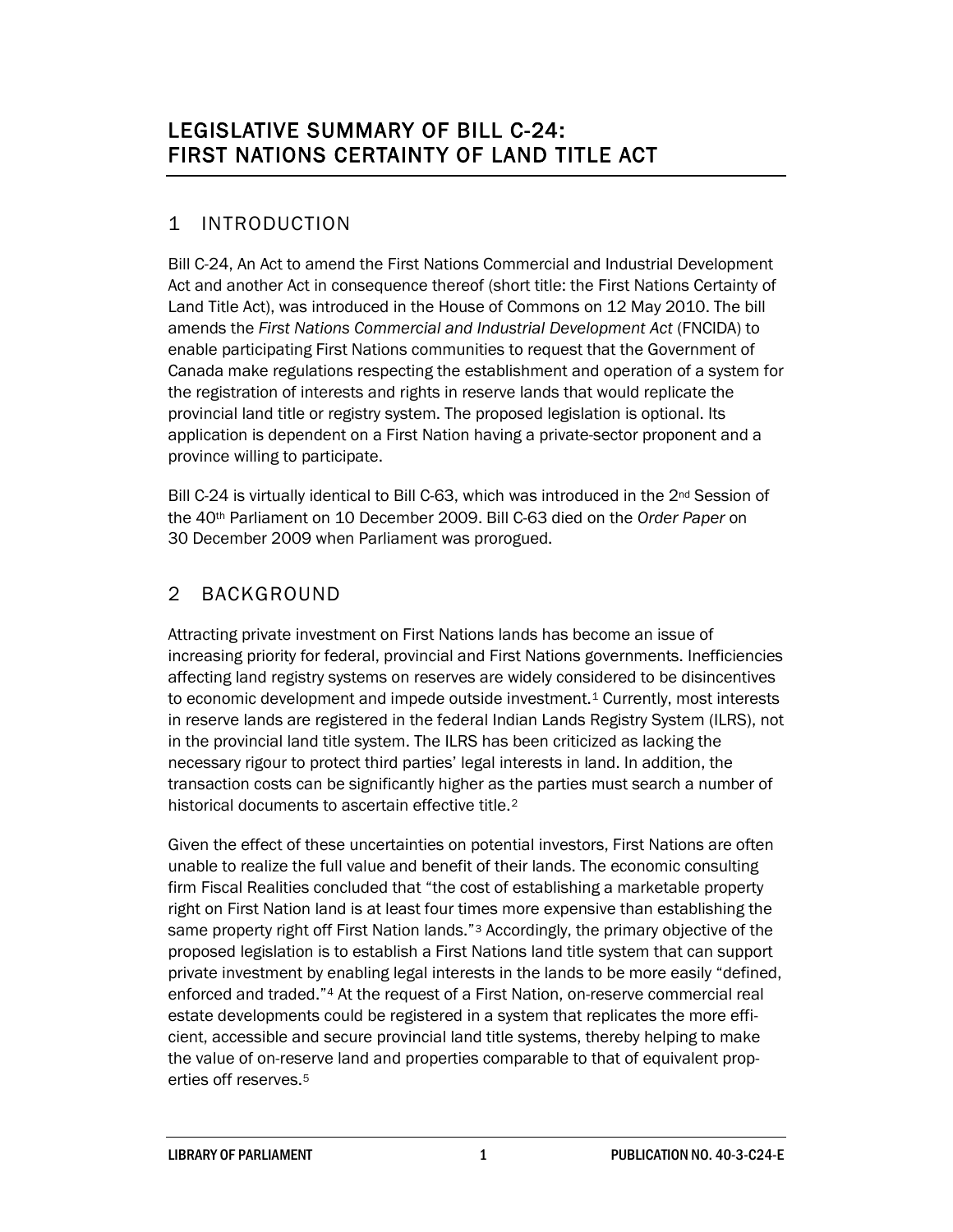The Squamish First Nation in British Columbia is at the forefront of the proposed amendments to the *First Nations Commercial and Industrial Development Act*. In an effort to realize the "highest and best use" of its reserve lands,<sup>[6](#page-9-5)</sup> in particular with regard to proposed commercial condominium developments in West Vancouver, the Squamish have requested legislation enabling the establishment of a First Nations land title system.

#### 2.1 *FIRST NATIONS COMMERCIAL AND INDUSTRIAL DEVELOPMENT ACT*

The FNCIDA, which received Royal Assent on 25 November 2005 and came into force on 1 April 2006, was developed in cooperation with the Government of Canada and five First Nations (Squamish Nation in British Columbia, Fort McKay First Nation and Tsuu T'ina Nation in Alberta, Carry the Kettle First Nation in Saskatchewan, and Fort William First Nation in Ontario). The FNCIDA is optional legislation enabling a First Nation that has decided to pursue a large-scale commercial or industrial on-reserve project to ask the Government of Canada to develop regulations applying to a specific project on a specific piece of reserve land. The FNCIDA works by essentially reproducing the provincial rules and regulations that apply to similar large-scale commercial or industrial projects off reserves and applying them to a specific onreserve project. At the time of writing this paper, of the five partnering First Nations, only the Squamish Nation in British Columbia has proposed a Land Development Plan through the FNCIDA.

#### 2.2 LAND REGISTRY SYSTEMS ON/OFF FIRST NATIONS RESERVES

The Indian Lands Registry System provides for two distinct registration systems under the *Indian Act*: the Reserve Land Register (RLR) and the Surrendered and Designated Lands Register (SDLR). Although the legislation relating to each registry requires each transaction to be registered, failure to provide particulars to the RLR attracts no legislative penalties and registration provides few benefits except in the case of a transfer of a Certificate of Possession. Section 24 of the *Indian Act* provides that no transfer of a Certificate of Possession is effective until it is approved by the Minister, and section 21 requires particulars relating to Certificates of Possession to be entered into the RLR. As mentioned by Lang Michener LLP in its 2007 study *Best Practices in First Nations' Land Administration Systems*, these two sections of the *Indian Act* "provide some assurance that the [RLR] reflects all effective Certificates of Possession," although section 55(4) provides a more direct level of certainty for an SDLR since it ensures validation "against an unregistered assignment or an assignment subsequently registered."[7](#page-9-6)

However, as both the RLR and SDLR are deeds-based land registry systems, the registrar is *not* responsible for verifying the legal validity of the registered documents maintained within the registry.<sup>[8](#page-9-7)</sup> In contrast, provincial land registry systems applicable off reserves, such as the Torrens land title system,<sup>[9](#page-9-8)</sup> provide: certainty of title in the registry; a system of priorities for ranking competing interests; and assurance that the registered owner is the true owner of the title.[10](#page-9-9)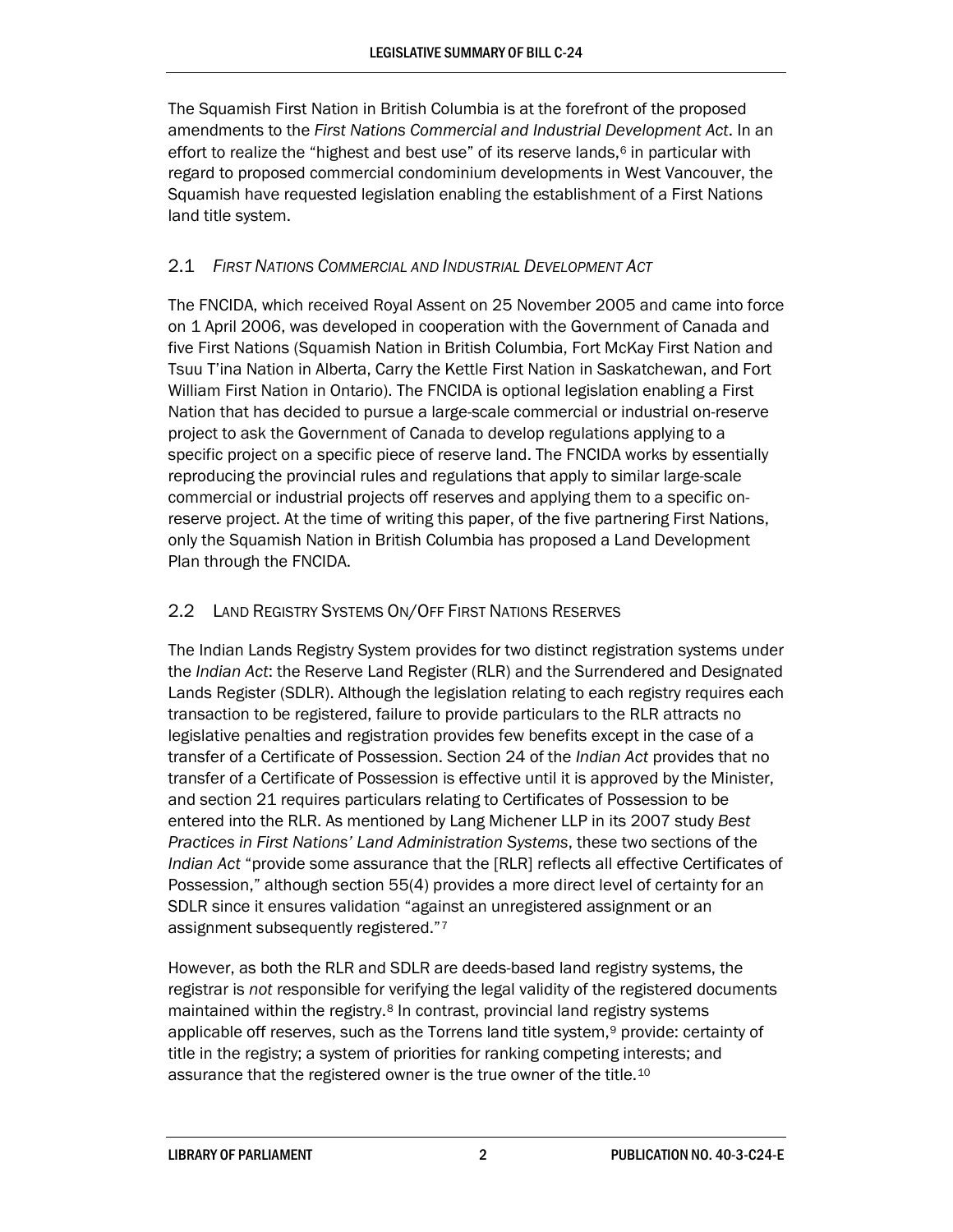Since deeds-based land registries oblige the parties to a transaction to research and ensure the chain of title, they are more costly and difficult to use than land title systems. Off-reserve land registry systems are therefore said to be more effective in providing a level of confidence to investors to promote economic development.

## 3 DESCRIPTION AND ANALYSIS

Bill C-24 contains 10 clauses. The bulk of the bill relates to the Governor in Council's power to make regulations, at the request of a First Nation, to permit the registration of project lands in a land registry system that replicates provincial land title or registry systems.

#### 3.1 INTERPRETATION (CLAUSE 2)

Clause 2 amends section 2(1) of the *First Nations Commercial and Industrial Development Act* by adding the following new definitions: "provincial body" and "provincial official."

#### 3.2 REGULATIONS (CLAUSES 3 TO 5)

Clause 3 amends subsection 3(2) of the FNCIDA by adding provisions for the arbitration of disputes arising under the regulations as well as for the disposition and destruction of documents created or submitted under the regulations.

Clause 4 inserts a new section 4.1 to the FNCIDA and provides that the Governor in Council may make regulations for the establishment and operation of a system for the registration of interests and rights in reserve lands (land title system). The types of things that may be provided for in the regulations are described in section 4.1(2).

Specifically, regulations may establish priorities among interests or rights that have been registered (section 4.1(2)(*a*)), as well as provide for a fund to compensate for losses in relation to interests that have, or should have, been registered (section 4.1(2)(*b*)).

The regulations may provide that for the purposes of registration, a First Nation's or the Crown's interests or rights in reserve lands constitute fee simple title or ownership (section 4.1(2)(*c*)). In addition, the regulations may deem valid any surrender or designation of reserve lands made under the *Indian Act*, despite an assertion to the contrary by any person (section 4.1(2)(*d*)). Section 4.1(2)(*e*) will permit the regulations to confirm the legal capacity of a First Nation to hold, transfer and register interests and rights in reserve lands.

Regulations may also:

• authorize the Crown to grant fee simple title, without any new surrender or designation of reserve lands under the *Indian Act*, for a purpose authorized under that Act prior to the grant or conferral (section 4.1(2)(*f*));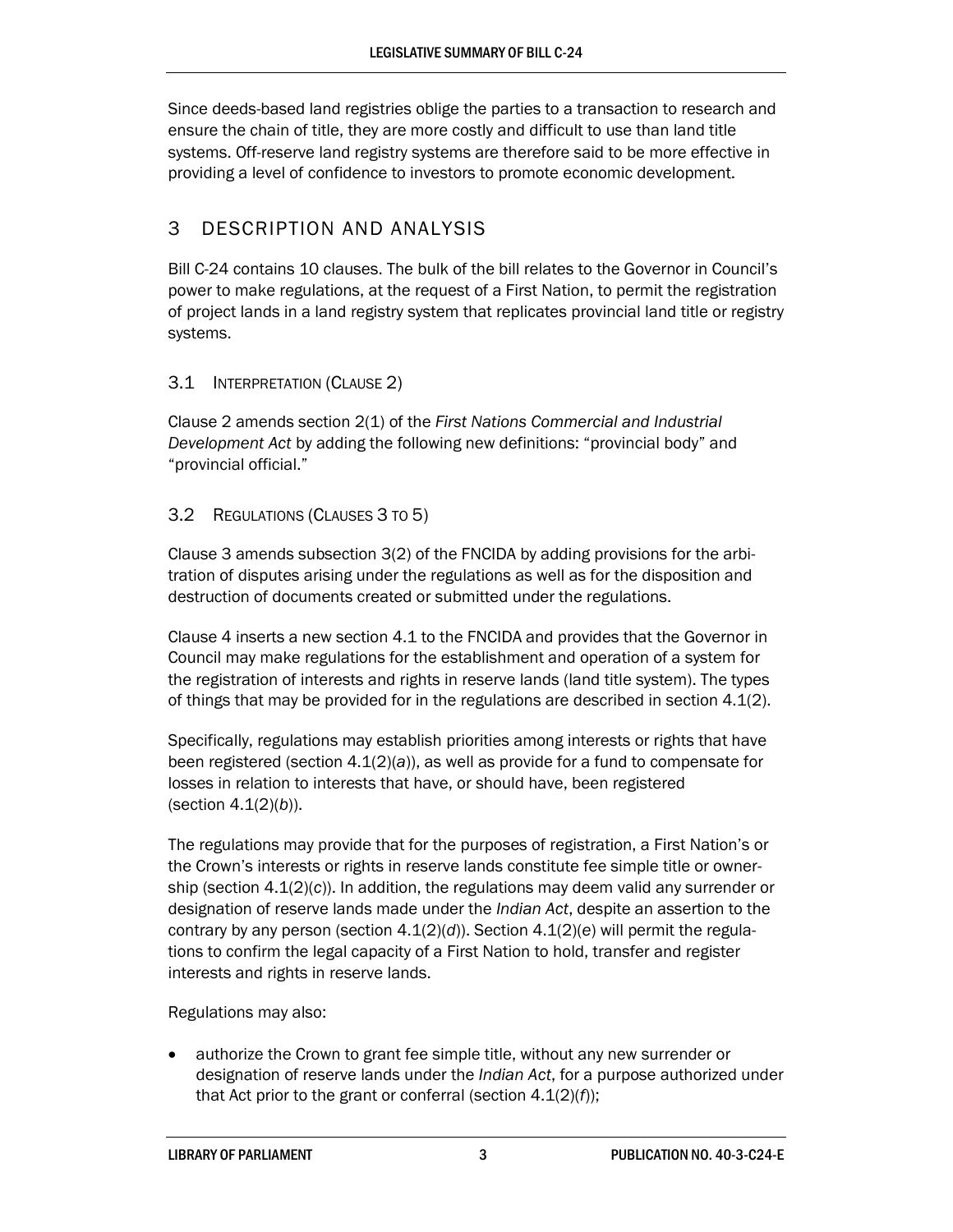- for the purposes of registration, certify that the Crown or any other person has an interest or right in reserve lands (section 4.1(2)(*g*));
- entitle holders of registrable interests and rights in reserve lands to apply for registration (section 4.1(2)(*h*));
- at the request of the Minister or a First Nation, provide for the registration of registrable interests and rights of any person that existed at the time of initial registration of title in reserve lands (section 4.1(2)(*i*));
- provide for the substitution, by the Minister or a First Nation, of registrable interests and rights in reserve lands for non-registrable ones (section 4.1(2)(*j*));
- provide for the extinguishment of any interests or rights that are not registered (section 4.1(2)(*k*)).

The manner of calculating compensation to be paid by a First Nation, as well as the time frame for claiming such compensation, for either the substitution or extinguishment of any interests and rights referred to in paragraphs (*j*) and (*k*) may be provided for by regulations under section 4.1(2)(*l*).

Regulations may exclude reserve lands from the application of section 19 (surveys and subdivisions), section 21 (Reserve Land Register) and section 55 (Surrendered and Designated Lands Register) of the *Indian Act* (section 4.1(2)(*m*)).

New section 4.1(3) provides that a grant or conferral effected according to regulations made under section 4.1(2)(*f*) will not affect the Crown's title to, or a First Nation's interests and rights in, reserve lands. Section 4.1(4) stipulates that regulations may also incorporate laws of the province by reference, as amended from time to time.<sup>[11](#page-9-10)</sup>

Clause 5(1) amends section 5 of the FNCIDA and provides that regulations made under section 4.1, as well as under section 3, can be made only if (i) the Minister receives a resolution of the council of the First Nation requesting the making of the regulations and (ii) in cases where the regulations specify that a provincial official or body may exercise a power or perform a duty, an agreement has been concluded between the Minister, the province and the council of the First Nation for the administration and enforcement of regulations by that official or body. These conditions, however, are not required for the repeal or amendment of regulations made under those sections (clause 5(2)).

Clause 5(2) provides for arbitration, in accordance with provincial laws, of disputes arising from the interpretation or application of an agreement concluded between the Minister, the province and the council of a First Nation for the administration and enforcement of regulations (as per section  $5(1)(b)$ ), and stipulates that in such cases the *Commercial Arbitration Act* does not apply.

#### 3.3 CONFLICT WITH FIRST NATIONS LAWS, APPLICATION OF OTHER ACTS (CLAUSE 6)

Clause 6 amends section 7 of the FNCIDA, providing that regulations made under section 4.1, as well as under section 3, prevail over any laws and by-laws made by a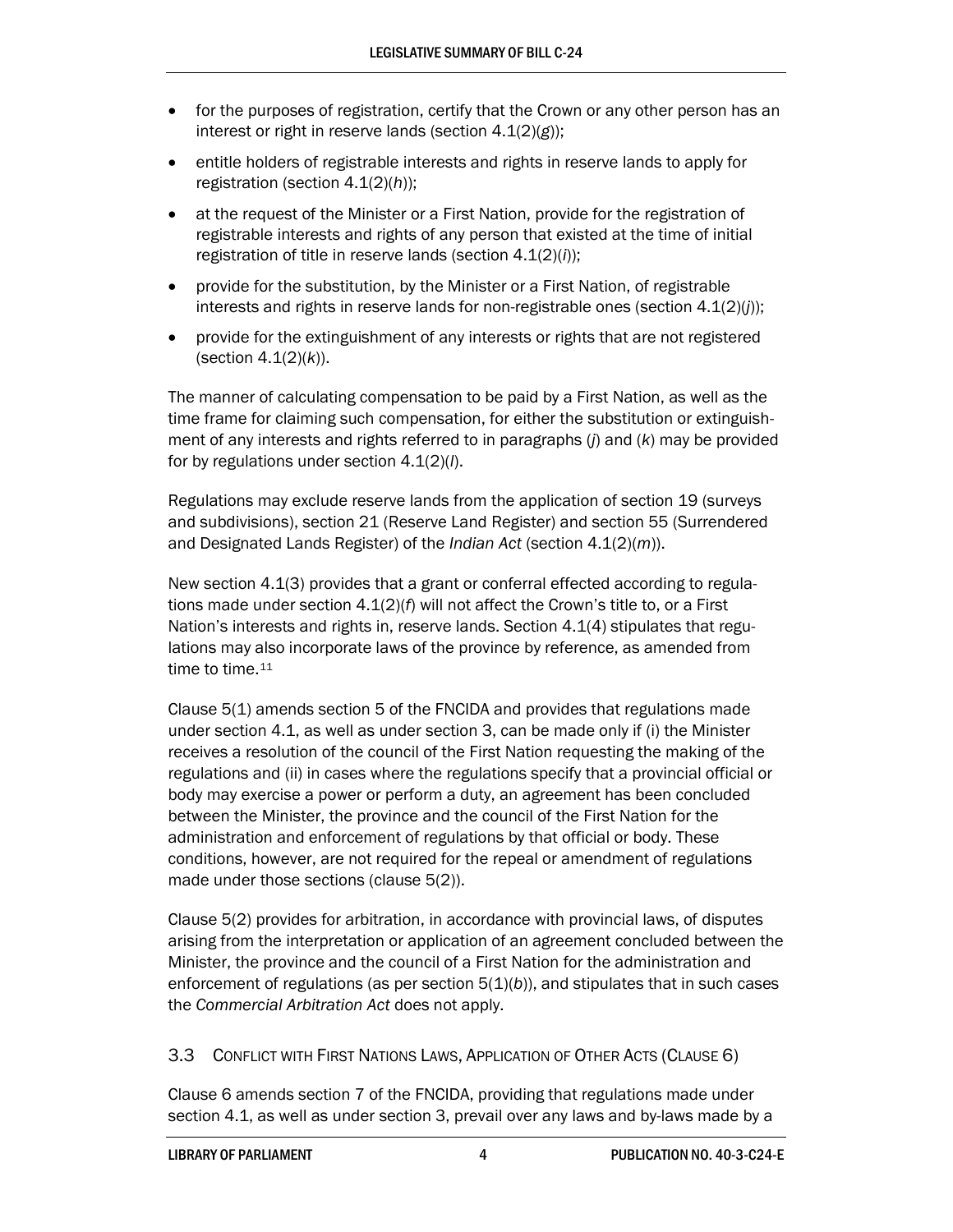First Nation where any conflict or inconsistency occurs between them, unless those regulations specify otherwise.

Clause 6 also amends section 8 of the FNCIDA and provides that the *Statutory Instruments Act* does not apply to instruments made under the authority of a provincial law incorporated by reference in regulations made under section 4.1. Clause 6 further amends section 9(1) of the FNCIDA, providing that any provincial official or body exercising a power or performing a duty pursuant to regulations made under section 4.1 is not a federal board, commission or other tribunal for the purposes of the *Federal Courts Act*, and that the exercise of provincial law powers that are incorporated by reference into the regulations pursuant to section 4.1 can be reviewed by the provincial courts.

#### 3.4 LIMITS ON LIABILITY, DEFENCES AND IMMUNITIES (CLAUSES 7 AND 8)

Clause 7 amends section 11 of the FNCIDA and provides that the Crown has the same limits on liability, defences and immunities relating to acts or omissions in the performance of a duty or in the exercise of a power under regulations made under section 4.1 as would a provincial official or body exercising the same authority.

Clause 8 adds new section 12.1 to the FNCIDA, prohibiting any civil proceeding from being brought against the Crown or a province in relation to the registration, substitution or extinguishment of title or of any registrable interest or right, as described in paragraph 4.1(2)(*i*), in reserve lands made pursuant to regulations under section 4.1.

#### 3.5 CONSEQUENTIAL AMENDMENT (CLAUSE 9)

Clause 9 amends subparagraph 24(1)(*a*)(i) of the *Canada Lands Surveys Act* and provides that reserve lands described in the regulations made under section 4.1 of the FNCIDA are excluded from the definition of "Canada Lands" under the *Canada Lands Surveys Act*.

#### 3.6 COMING INTO FORCE (CLAUSE 10)

Clause 10 provides that the bill will come into force on a day or days to be fixed by order of the Governor in Council.

## 4 COMMENTARY

Bill C-63, the predecessor to Bill C-24, received light media attention following its original introduction in the House of Commons for first reading on 10 December 2009, during the 2<sup>nd</sup> Session of the 40<sup>th</sup> Parliament. General support for the proposed legislation was expressed by B.C. Premier Gordon Campbell and West Vancouver Mayor Pamela Goldsmith Jones,<sup>[12](#page-9-11)</sup> although others raised some concerns.

Although the Squamish First Nation has spearheaded the proposed amendments to the FNCIDA and views the introduction of Bill C-24 as a significant step forward in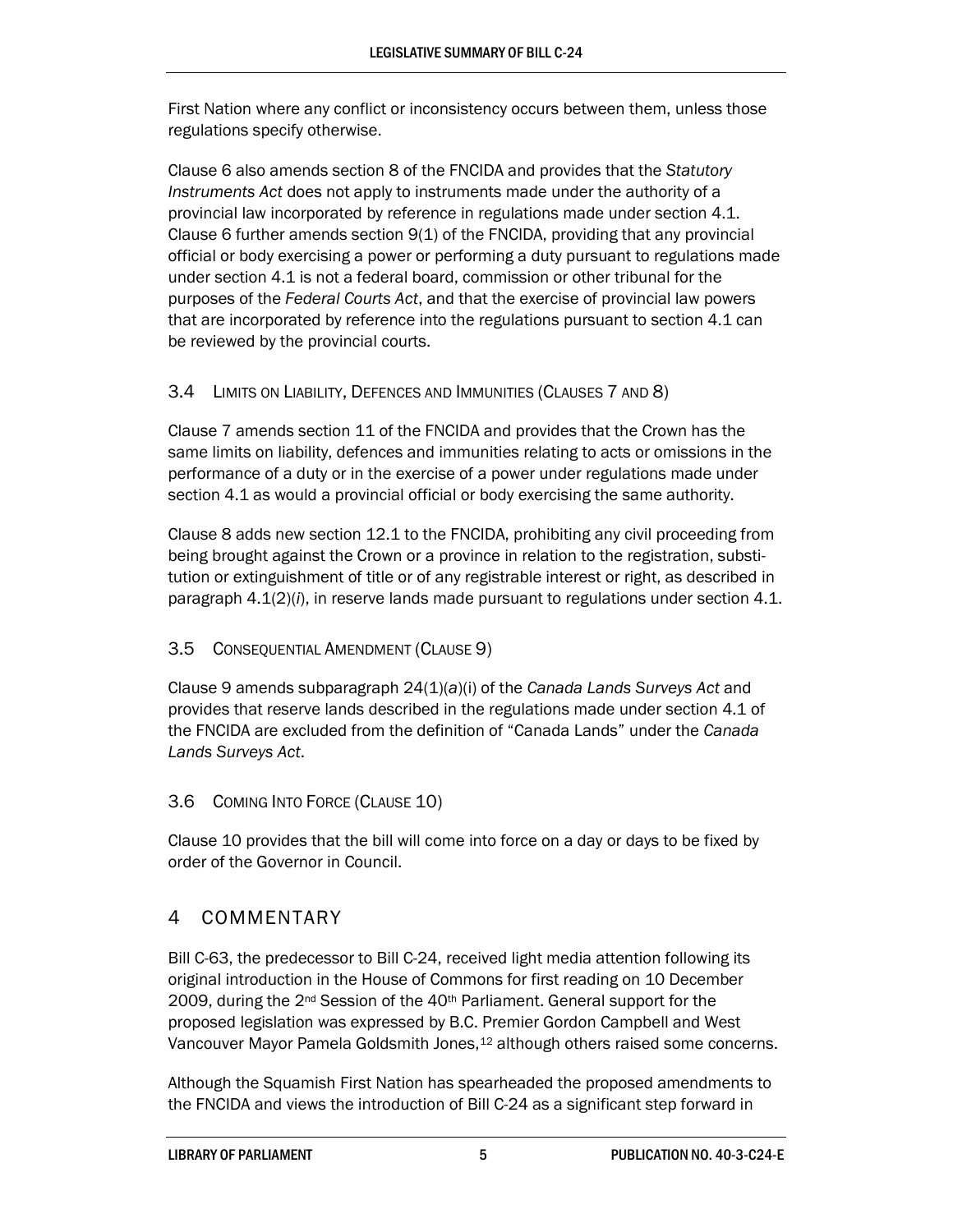promoting economic development on reserve lands, an article appearing in *Pique Newsmagazine* on 15 December 2009[13](#page-9-12) suggests that it feels the bill did not go far enough. In that article, Squamish Nation Chief Gibby Jacob is quoted as stating that the proposed legislation "... still falls short of allowing them to compete on a level playing field in the growing Vancouver real estate market." Chief Jacob is also asking the federal government to allow the Squamish Nation to "enact a Property Transfer Tax, which would be similar to the province's rates." This request stems from a consultant's report presented to the Squamish Nation,<sup>[14](#page-9-13)</sup> in which it is proposed that a property tax regime harmonized with those applicable off reserves would eliminate tax competition and provide the Squamish Nation with an essential stream of revenue to support an on-reserve regulatory regime.

In an opinion piece appearing in the *Vancouver Sun* on 16 December 2009, [15](#page-9-14) Jon Kesselman (Canada Research Chair in Public Finance, Simon Fraser University) argues that, despite assertions by the Department of Indian Affairs and Northern Development, the establishment of certainty of title alone would not sufficiently address differences in the value of leaseholds on First Nations reserves relative to off-reserve lands. In his view, these differences cannot be attributed solely to title uncertainty. Rather, he proposes that differences in market valuation are more directly attributable to uncertainties on reserve lands in relation to local governance and the lack of effective input into decisions on taxation, public services, land use and bylaws. As a possible solution to this issue, he proposes that First Nations governments allow leaseholders on reserve lands to operate their own administration, make local taxing and servicing decisions as well as bylaws, and pay property taxes to senior governments.

In a pre-budget presentation to the House of Commons Standing Committee on Finance on 15 September 2009, Manny Jules, Chief Commissioner of the First Nations Tax Commission, proposed similar legislation which he referred to as the First Nation Property Ownership Act (FNPOA). The FNPOA is patterned on changes enacted by the Nisga'a Lisims Government, [16](#page-9-15) and would: allow First Nations to opt out, should they choose, from the reserve land system of the *Indian Act*; transfer title from the federal government to First Nations governments; and allow First Nations to move to a Torrens land title system. The proposed legislation has received preliminary support from some First Nations and First Nations organizations, the Minister of Indian Affairs, the Department of Indian Affairs and Northern Development, the Land Title and Survey Authority of British Columbia, and the Institute of Liberty and Democracy.[17](#page-9-16) The First Nations Tax Commission estimates that the proposed changes would increase property values by about \$4 billion over the next 15 years for 68 First Nations communities in British Columbia alone.